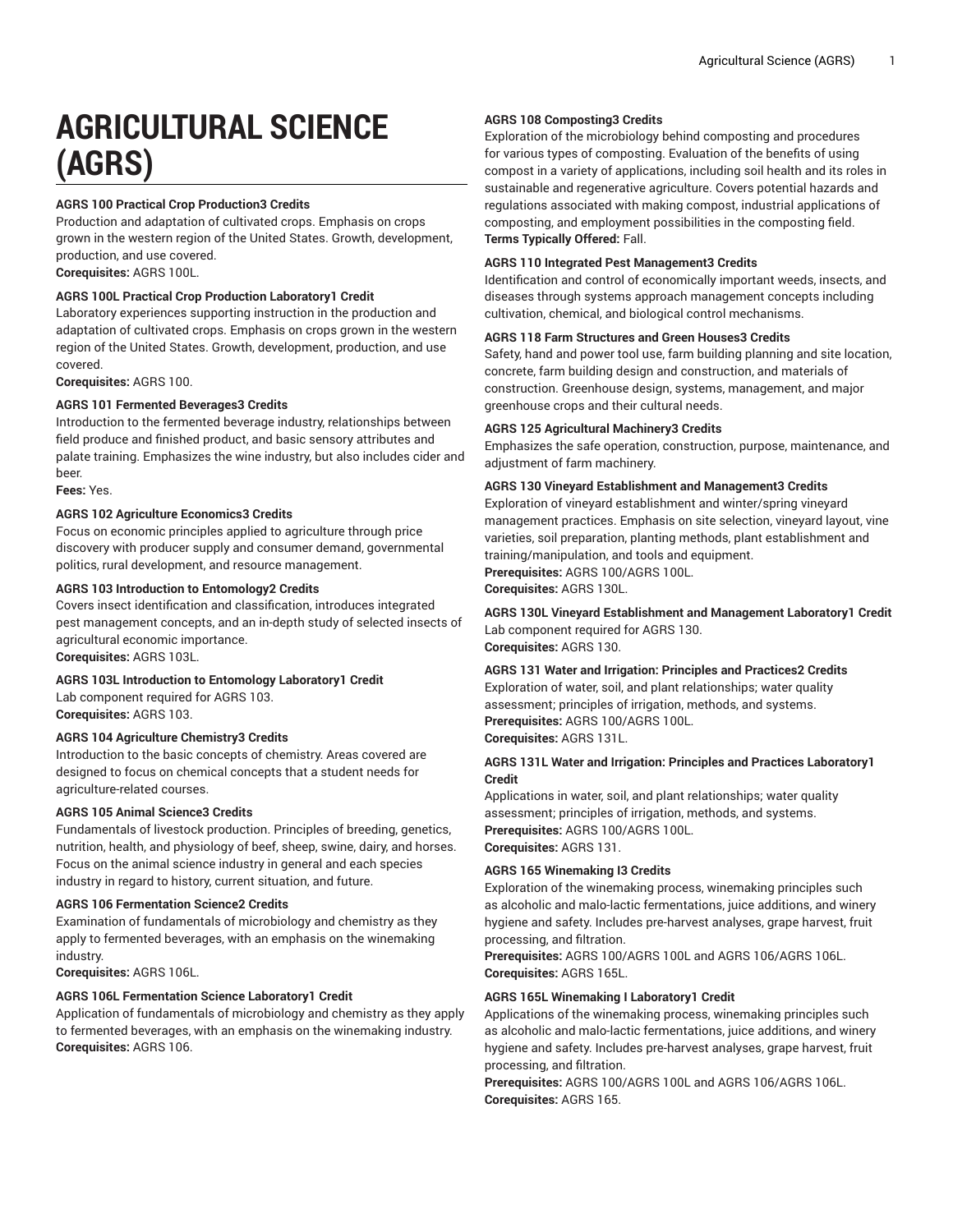# **AGRS 170 Sensory Analysis3 Credits**

Exploration of sensory training specific to wine production with a focus on the details of olfactory and taste transduction mechanisms. The class will focus on specific wine varietals, use of oak in winemaking, secondary fermentation, characteristics, and individual wine component threshold identification.

**Prerequisites:** AGRS 100/AGRS 100L and AGRS 106/AGRS 106L. **Fees:** Yes.

## **AGRS 189 Viticulture Practicum3 Credits**

Exploration of vineyard maintenance, through a combination of applied learning and work experience facilitated by experienced growers. **Prerequisites:** AGRS 130/AGRS 130L.

#### **AGRS 196 Topics1-3 Credits**

Course may be taken multiple times up to maximum of 15 credit hours.

## **AGRS 202 Winery Operations and Marketing3 Credits**

Analysis of the annual winery operations cycle (includes equipment, health, safety, and sanitation, regulatory compliance requirements, and management of waste, storage, and distribution systems), and product distribution, sales, and marketing. Includes visitation to existing winemaking businesses.

#### **AGRS 205 Farm and Ranch Management3 Credits**

Provide students with practical experience in applying principles of economics, business, marketing, and finance to the management of a farm/ranch operation.

#### **AGRS 208 Agricultural Finance3 Credits**

Emphasizes principles of finance and their application to agriculture and agribusiness, including the time value of money, net present value analysis, interest, credit lending institutions, financial statements, and financial ratios.

## **AGRS 210 Agricultural Marketing3 Credits**

Applied study of the agricultural marketing system. Methods of marketing crops and livestock. Emphasis on hedging with futures and options.

#### **AGRS 224 Integrated Ranch Management3 Credits**

Management pertaining to the economics of a ranching enterprise. Includes principles of system management, resource inventory and management, ranch decision making, nutrition, selection, record keeping, financial management, and marketing.

# **AGRS 225 Feeds and Feeding4 Credits**

Basic nutrients, common feeds and feed additives, anatomy of digestive systems, and basic feeding practices for beef, sheep, and dairy. Lab devoted to calculating and balancing rations to fulfill nutrient requirement of farm animals for growth, finishing, reproduction, lactation, work, and wool production. Explores least cost ratio balancing.

#### **AGRS 230 Farm Animal Anatomy and Physiology3 Credits**

Introduction to basic concepts of farm animal anatomy and physiology. Emphasizes nutrition, reproduction, immunology, and growth of the basic farm species. Anatomy and physiology is taught in the context of applying basic principles to production practices in the industry including reproductive management, livestock nutrition management, and animal health practices.

**Prerequisites:** AGRS 105.

## **AGRS 240 Introduction to Soil Science3 Credits**

Formation, physical properties, chemical properties, and management of soils emphasizing conditions affecting plant growth. **Corequisites:** AGRS 240L.

## **AGRS 240L Introduction to Soil Science Laboratory1 Credit**

Formation, physical properties, chemical properties, and management of soils emphasizing conditions affecting plant growth in the lab environment.

**Corequisites:** AGRS 240.

## **AGRS 245 Winemaking II2 Credits**

Exploration of wine filtration, and post-fermentation wine stewardship techniques. Also includes the principles of wine composition, wine analytical techniques, and the relevance of these analyses to winemaking decisions.

**Prerequisites:** AGRS 165/AGRS 165L. **Corequisites:** AGRS 245L.

## **AGRS 245L Winemaking II Laboratory1 Credit**

Applications of wine filtration, and post-fermentation wine stewardship techniques. Also includes the principles of wine composition, wine analytical techniques, and the relevance of these analyses to winemaking decisions.

**Prerequisites:** AGRS 165/AGRS 165L. **Corequisites:** AGRS 245.

#### **AGRS 250 Live Animal and Carcass Evaluation1 Credit**

Explores meat carcass evaluation and the related yield and quality grading system. Emphasizes selection of breeding stock based on performance data. Covers comparative selection, grading, and judging of market and breeding classes of livestock based on knowledge of phenotype, performance, information, and/or carcass merit. **Prerequisites:** AGRS 105.

**Corequisites:** AGRS 250L.

**AGRS 250L Live Animal and Carcass Evaluation Laboratory2 Credits** Lab component required for AGRS 250. **Prerequisites:** AGRS 105.

**Corequisites:** AGRS 250.

**AGRS 255 Viticulture Harvest and Post-harvest Management2 Credits** Exploration of late summer and fall vineyard operations including: maturity sampling, bird netting, and fall harvest. Includes preparation of the vineyard for winter.

**Prerequisites:** AGRS 100/AGRS 100L. **Corequisites:** AGRS 255L.

# **AGRS 255L Viticulture Harvest and Post-harvest Management Laboratory1 Credit**

Application of late summer and fall vineyard operations including: maturity sampling, bird netting, and fall harvest. Includes preparation of the vineyard for winter.

**Prerequisites:** AGRS 100/AGRS 100L. **Corequisites:** AGRS 255.

## **AGRS 260 Plant Propagation3 Credits**

Theory, biology, and practical applications of plant propagation technologies. Propagation by seed, cuttings, budding, grafting, layering, and tissue culture. Propagation environment, techniques of stock plant management, and seed handling.

## **AGRS 265 Integrated Plant Health Management3 Credits**

Multi-faceted approaches to the management of plant health through analysis of soil characteristics, nutrients, irrigation, and integrated pest management techniques for reducing pest susceptibility and enhancing crop production yield and quality.

**Prerequisites:** AGRS 100/AGRS 100L.

#### **AGRS 270 Science of Winemaking2 Credits**

Investigation of the scientific principles of wine production, including the physiology of grape berry development and wine grape processing.